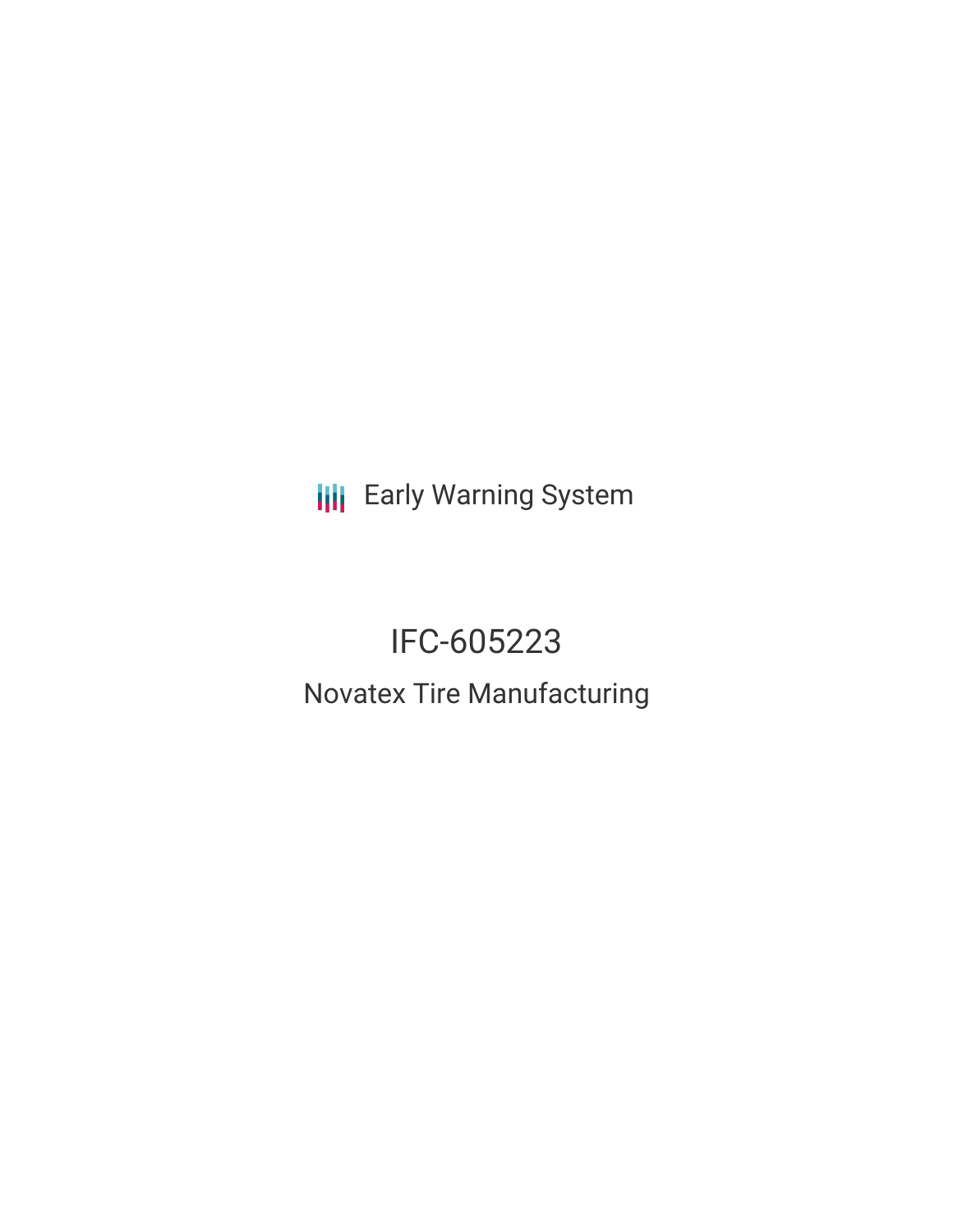

## **Quick Facts**

| <b>Countries</b>              | Pakistan                                |
|-------------------------------|-----------------------------------------|
| <b>Financial Institutions</b> | International Finance Corporation (IFC) |
| <b>Status</b>                 | Active                                  |
| <b>Bank Risk Rating</b>       | U                                       |
| <b>Borrower</b>               | G&T Tyres (Private) Limited             |
| <b>Sectors</b>                | Infrastructure                          |
| <b>Investment Type(s)</b>     | <b>Advisory Services</b>                |
| <b>Project Cost (USD)</b>     | $$0.25$ million                         |
|                               |                                         |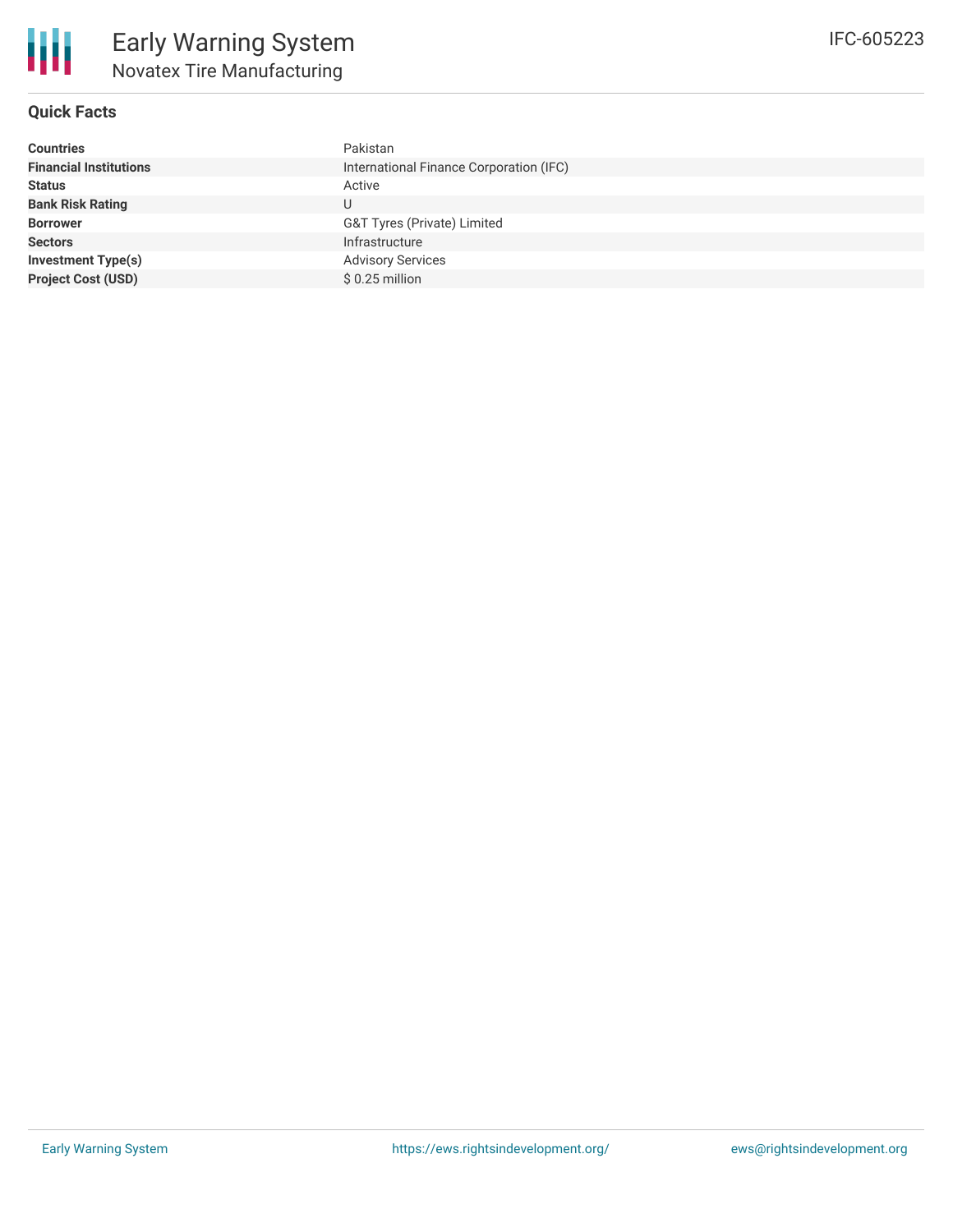

## **Project Description**

According to the bank document, "IFC has partnered with G&T Tyres (Private) Limited (a wholly owned subsidiary of Novatex Limited), a limited liability company established under the laws of the Islamic Republic of Pakistan, under a Collaboration Agreement to co-fund and collaborate on a scoping study to evaluate the prospects of a potential  $\sim$ \$250 million Tire Manufacturing Plant. Following the conclusion and outcomes of the scoping study, and if the parties mutually agree, the parties will proceed with further prefeasibility or feasibility studies to confirm project viability under a Joint Development Agreement with the aim of eventually co-investing in a commercial facility".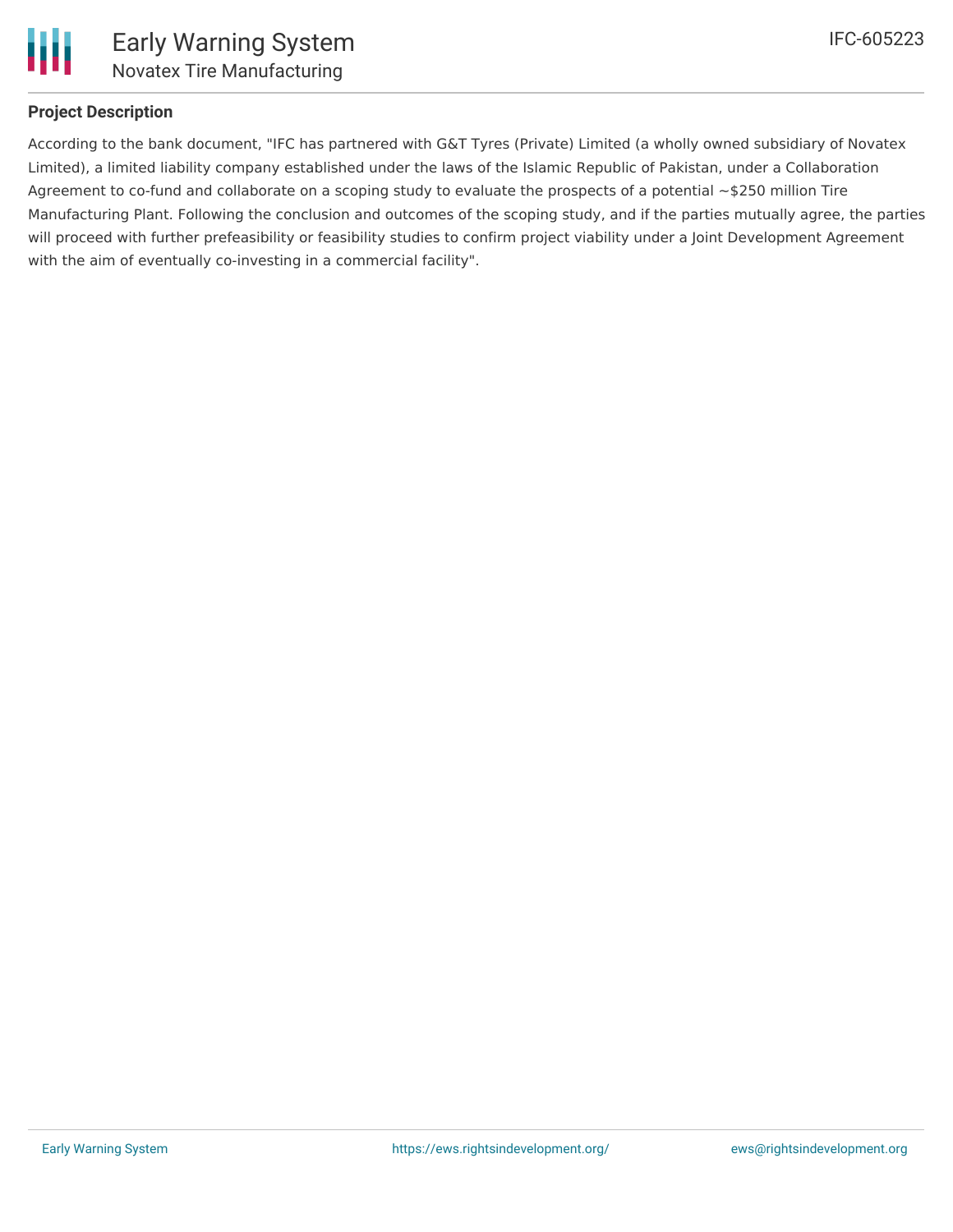

# **People Affected By This Project**

The Project will support the continued growth of the automotive industry in Pakistan, through value addition and contribute to the country's exports and thus improve Pakistan's balance of payments. Through domestic production of tires in Pakistan, the project seeks to contribute to the development of the domestic value chain, with local producers providing raw materials required in the tire manufacturing. The Project is also expected to create direct jobs as well as indirect jobs in the supply chain and distribution network.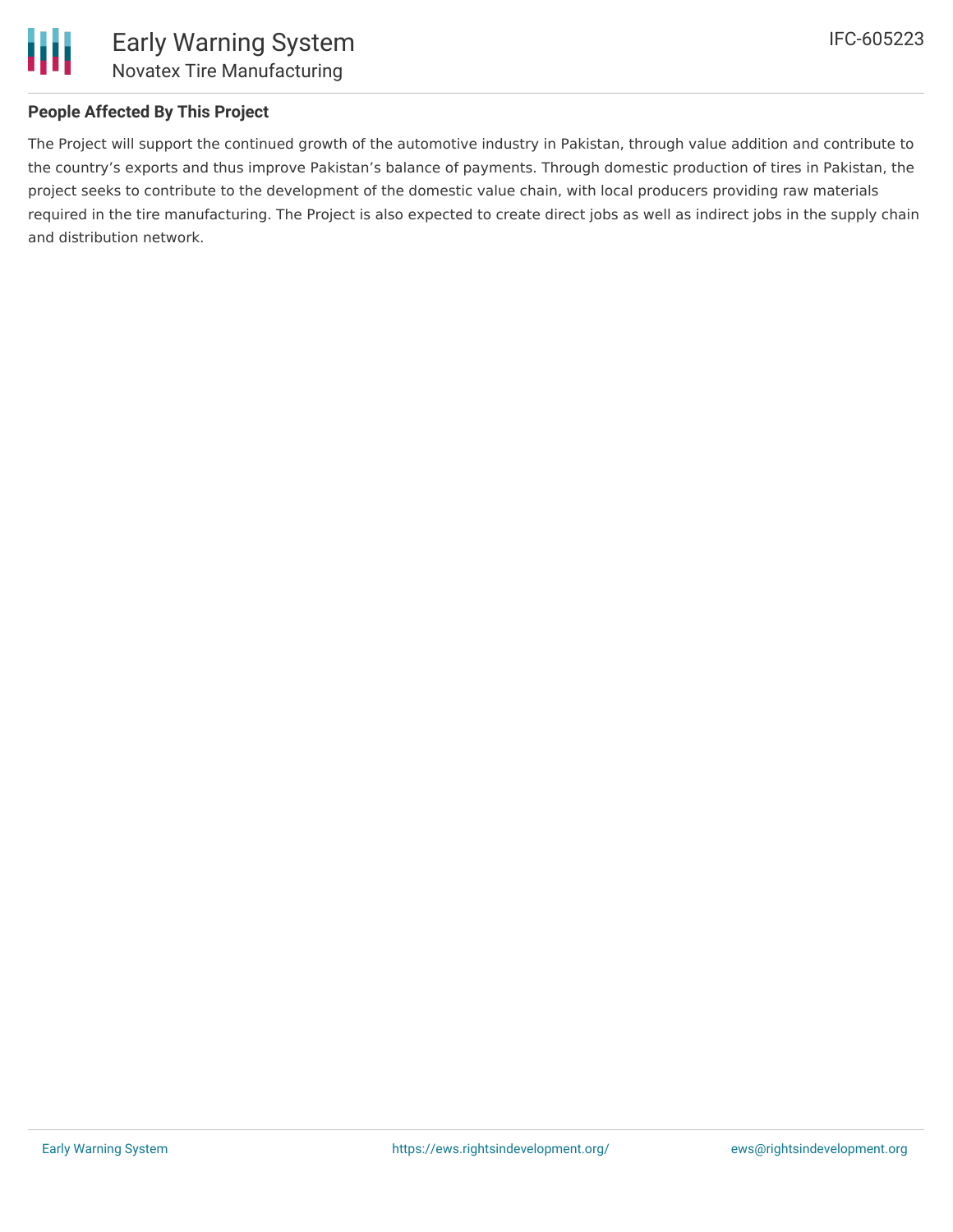#### **Investment Description**

• International Finance Corporation (IFC)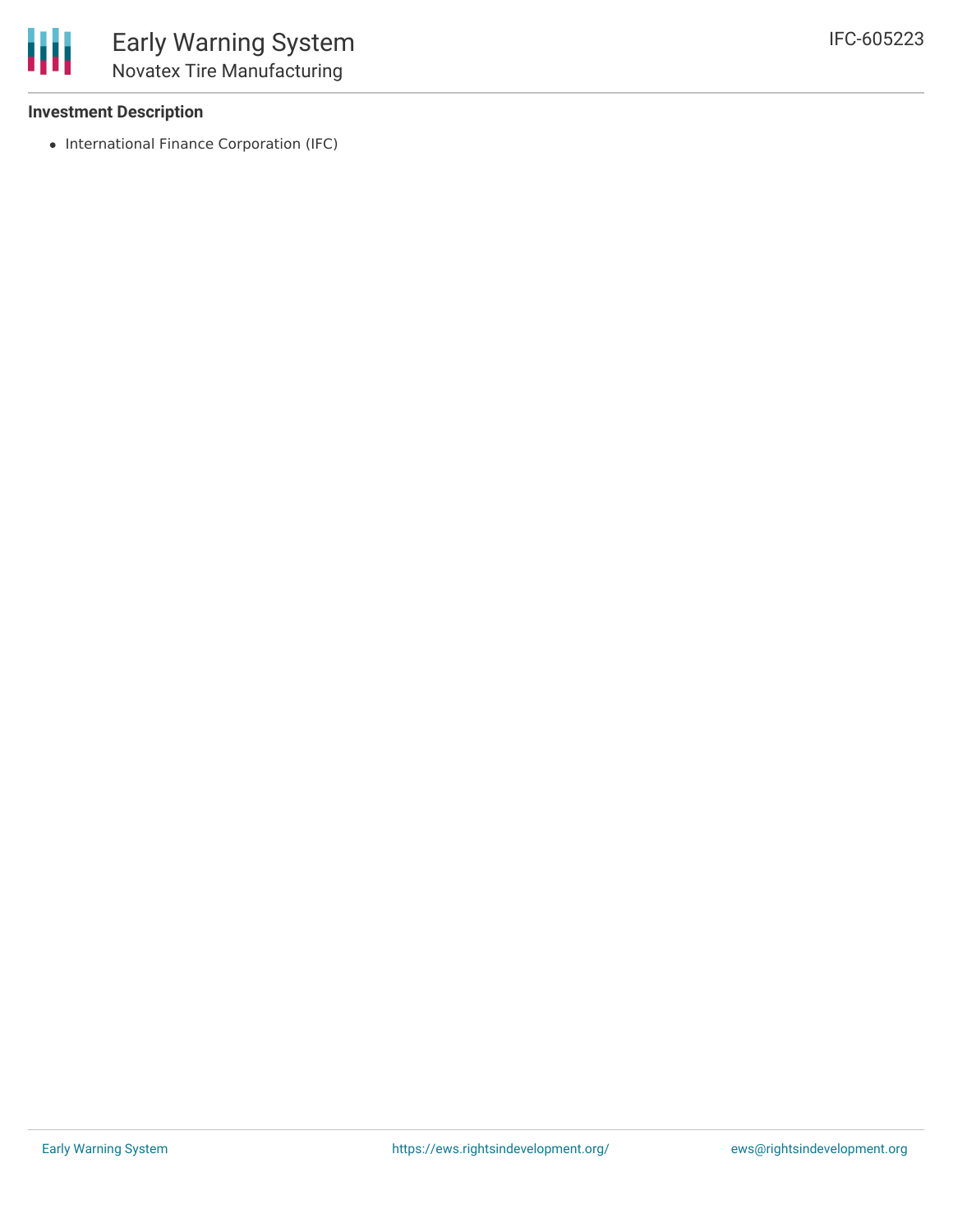

### **Contact Information**

\*No contact details have been disclosed by the bank at this stage of the project\*

#### ACCESS TO INFORMATION

You can submit a request for information disclosure at: https://disclosures.ifc.org/#/inquiries

If you believe that your request for information from IFC has been unreasonably denied, or that this Policy has been interpreted incorrectly, you can submit a complaint at the link above to IFC's Access to Information Policy Advisor, who reports directly to IFC's Executive Vice President.

#### ACCOUNTABILITY MECHANISM OF IFC/MIGA

The Compliance Advisor Ombudsman (CAO) is the independent complaint mechanism and fact-finding body for people who believe they are likely to be, or have been, adversely affected by an IFC or MIGA- financed project. If you submit a complaint to the CAO, they may assist you in resolving a dispute with the company and/or investigate to assess whether the IFC is following its own policies and procedures for preventing harm to people or the environment. If you want to submit a complaint electronically, you can email the CAO at CAO@worldbankgroup.org You can learn more about the CAO and how to file a complaint at http://www.cao-ombudsman.org